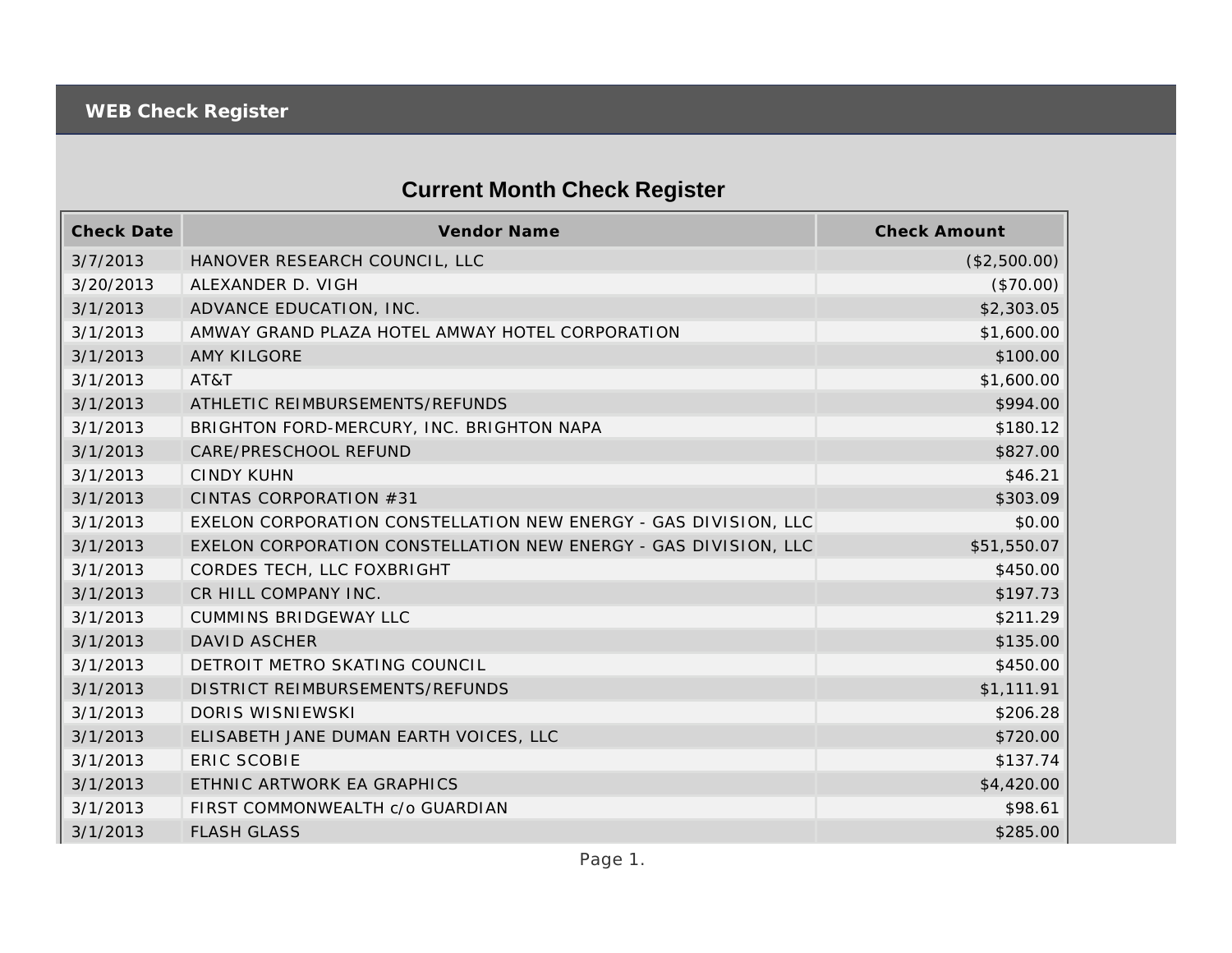| <b>Check Date</b> | Vendor Name                                                   | <b>Check Amount</b> |
|-------------------|---------------------------------------------------------------|---------------------|
| 3/1/2013          | FLEETPRIDE, INC.                                              | \$832.84            |
| 3/1/2013          | FORTRESS SOFTWARE INC.                                        | \$502.74            |
| 3/1/2013          | <b>GABRIELLE M. TOROSSIAN</b>                                 | \$100.00            |
| 3/1/2013          | <b>HEATHER MCKAIG</b>                                         | \$110.00            |
| 3/1/2013          | HEATHER SCHILLING                                             | \$369.93            |
| 3/1/2013          | HOLLAND BUS COMPANY                                           | \$1,205.19          |
| 3/1/2013          | HSS HOLLAND HOTEL, LLC, A DELAWARE LLC DOUBLETREE             | \$2,031.75          |
| 3/1/2013          | <b>ILONA RUGG</b>                                             | \$25.63             |
| 3/1/2013          | INTERNATIONAL BACCALAUREATE ORGANIZATION NORTH AMERICA        | \$699.00            |
| 3/1/2013          | <b>JEFF BURNSIDE</b>                                          | \$115.98            |
| 3/1/2013          | <b>JODY PAYNE</b>                                             | \$85.06             |
| 3/1/2013          | <b>JORDANO GRAPHICS</b>                                       | \$75.00             |
| 3/1/2013          | <b>KRISTEN GREBINSKI</b>                                      | \$349.83            |
| 3/1/2013          | LAKEWOOD TRUCK & TRAILER PARTS                                | \$526.82            |
| 3/1/2013          | LAPEL PINS UNLIMITED LLC                                      | \$350.00            |
| 3/1/2013          | <b>LEGO EDUCATION</b>                                         | \$1,329.14          |
| 3/1/2013          | LIFE INSURANCE COMPANY OF NORTH AMERICA CIGNA GROUP INSURANCE | \$20,514.21         |
| 3/1/2013          | <b>MARGARET BURRIS</b>                                        | \$74.91             |
| 3/1/2013          | <b>MARK HOURIGAN</b>                                          | \$341.98            |
| 3/1/2013          | MHSAA MICHIGAN H.S. ATHLETIC ASSOC.                           | \$4,388.51          |
| 3/1/2013          | MI SCHOOLS ENERGY COOPERATIVE                                 | \$0.00              |
| 3/1/2013          | MI SCHOOLS ENERGY COOPERATIVE                                 | \$85,244.73         |
| 3/1/2013          | MICHIGAN EDUCATION RESEARCH ASSOC. MERA                       | \$150.00            |
| 3/1/2013          | <b>MIKE AKOURI</b>                                            | \$34.99             |
| 3/1/2013          | MILFORD HIGH SCHOOL                                           | \$75.00             |
| 3/1/2013          | NEFF MOTIVATION, INC                                          | \$975.00            |
| 3/1/2013          | <b>NOVI ICE ARENA</b>                                         | \$530.00            |
| 3/1/2013          | OAK MANAGEMENT CORPORATION LYON OAKS BANQUET CENTER           | \$1,747.00          |
| 3/1/2013          | OSCAR W. LARSON CO                                            | \$29.51             |
| 3/1/2013          | PATRICIA STAMBOULIAN                                          | \$300.00            |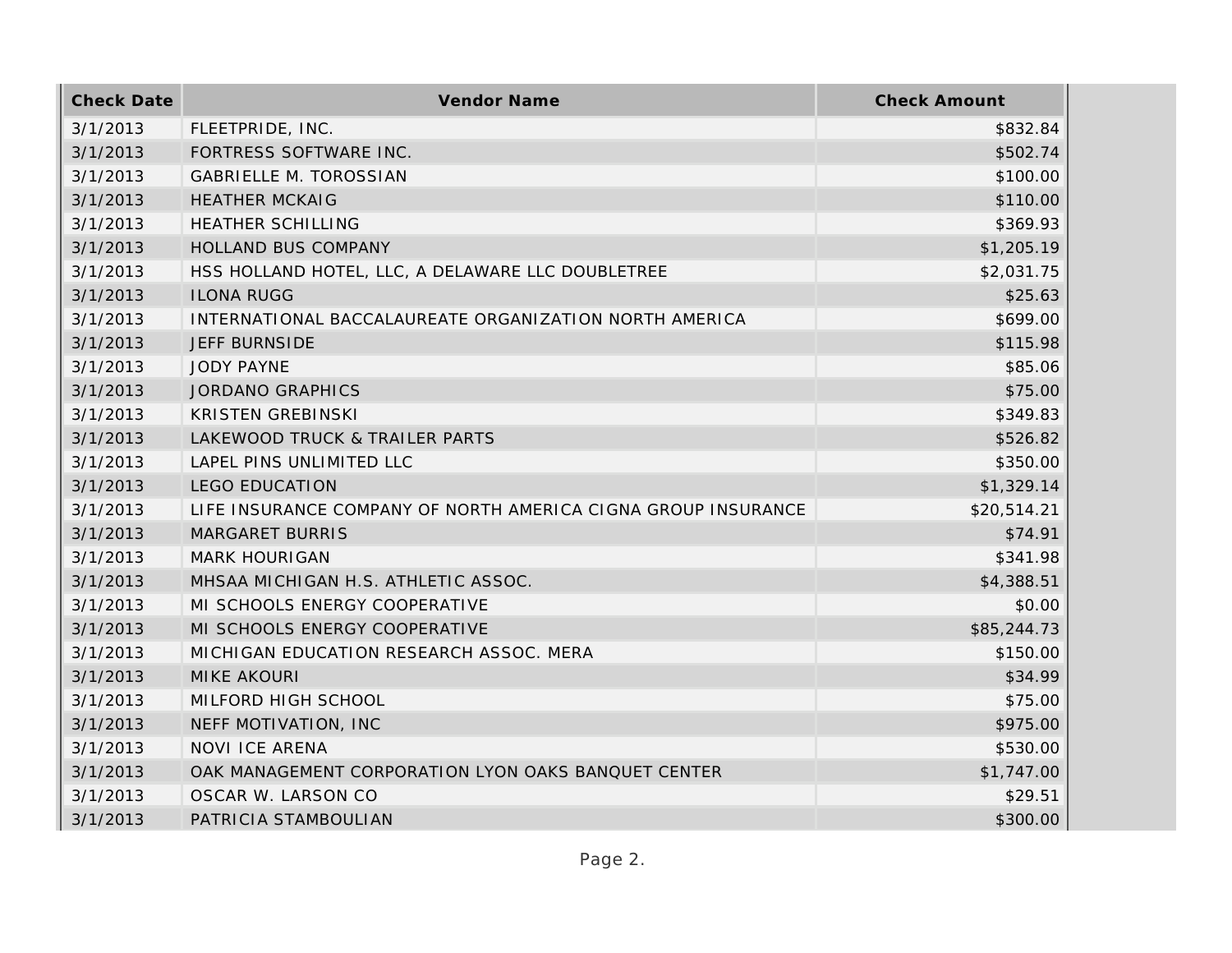| <b>Check Date</b> | <b>Vendor Name</b>                                      | <b>Check Amount</b> |
|-------------------|---------------------------------------------------------|---------------------|
| 3/1/2013          | PCMI PROFESSIONAL CONTRACT MANAGEMENT, INC.             | \$715.34            |
| 3/1/2013          | PROVIDENCE OCCUPATIONAL HEALTH PARTNERS                 | \$55.00             |
| 3/1/2013          | ROBERT J. STEEH                                         | \$538.81            |
| 3/1/2013          | <b>RON NAGY</b>                                         | \$75.00             |
| 3/1/2013          | RORI MEYERINK                                           | \$23.57             |
| 3/1/2013          | SAFEWAY SHREDDING LLC                                   | \$120.00            |
| 3/1/2013          | <b>SAM'S CLUB</b>                                       | \$104.58            |
| 3/1/2013          | SHEILA MCKEVITZ                                         | \$31.64             |
| 3/1/2013          | <b>STEVEN BARR</b>                                      | \$724.85            |
| 3/1/2013          | SUPER DUPER PUBLICATIONS                                | \$299.85            |
| 3/1/2013          | TODAY'S UNIFORM INC.                                    | \$728.00            |
| 3/1/2013          | TRANSPORTATION ACCESSORIES CO.                          | \$501.90            |
| 3/1/2013          | <b>VESCO OIL CORPORATION</b>                            | \$112.25            |
| 3/1/2013          | WATERFORD KETTERING HIGH SCHOOL                         | \$375.00            |
| 3/1/2013          | WORLDSTRIDES LAKELAND HOLDINGS, LLC/LAKELAND TOURS, LLC | \$400.00            |
| 3/4/2013          | <b>AUNT MILLIE'S BAKERIES</b>                           | \$186.12            |
| 3/4/2013          | THE BAGEL STATION LLC                                   | \$316.80            |
| 3/4/2013          | CHARLES M. GELARDI                                      | \$0.00              |
| 3/4/2013          | CHARLES M. GELARDI                                      | \$1,156.50          |
| 3/4/2013          | FOOD SERVICE REFUND/REIMB.                              | \$51.25             |
| 3/4/2013          | INTRASTATE DISTRIBUTORS CO.                             | \$584.18            |
| 3/4/2013          | <b>JET'S PIZZA</b>                                      | \$1,018.75          |
| 3/4/2013          | <b>KIM'S GARDENS</b>                                    | \$1,050.00          |
| 3/4/2013          | LIVONIA ITALIAN BAKERY                                  | \$1,105.65          |
| 3/4/2013          | MEAL MAGIC CORPORATION                                  | \$750.00            |
| 3/4/2013          | NOVI TOWN PIZZA LLC                                     | \$861.00            |
| 3/4/2013          | PIZZA HUT/REDBERRY RESTO BRANDS INTL INC.               | \$1,987.50          |
| 3/4/2013          | SAHANDI ENTERPRISE LLC DBA COTTAGE INN PIZZA            | \$1,170.00          |
| 3/4/2013          | TUBBYS SUBS QUALITY FOODS INC.                          | \$762.19            |
| 3/4/2013          | U.S. FOODSERVICE, INC.                                  | \$230.55            |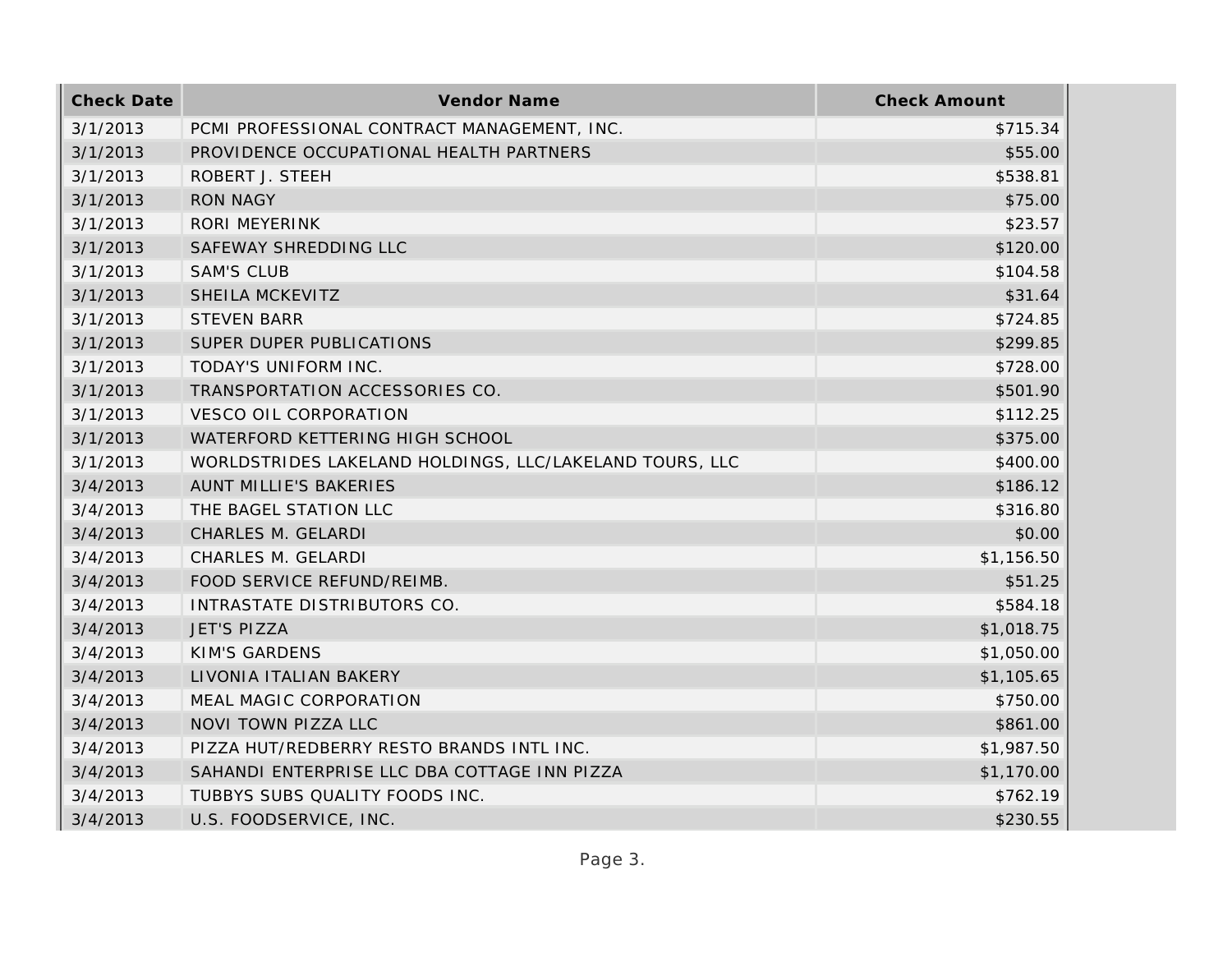| <b>Check Date</b> | Vendor Name                                               | <b>Check Amount</b> |
|-------------------|-----------------------------------------------------------|---------------------|
| 3/4/2013          | ESKO ROOFING & SHEET METAL INC.                           | \$5,420.00          |
| 3/4/2013          | FANNING/HOWEY ASSOCIATES, INC.                            | \$6,830.00          |
| 3/4/2013          | MCCARTHY & SMITH, INC. FOR NOVI COMMUNITY SCHOOL DISTRICT | \$0.00              |
| 3/4/2013          | MCCARTHY & SMITH, INC. FOR NOVI COMMUNITY SCHOOL DISTRICT | \$7,636.80          |
| 3/4/2013          | <b>STATE OF MICHIGAN</b>                                  | \$1,445.00          |
| 3/4/2013          | VSC, INC                                                  | \$681.50            |
| 3/8/2013          | A PARTS WAREHOUSE                                         | \$35.59             |
| 3/8/2013          | ABSOPURE WATER COMPANY DEPT #850560                       | \$13.00             |
| 3/8/2013          | ADVANTAGE FIRST AID TRAINING AND SAFETY LLC               | \$330.00            |
| 3/8/2013          | ALLEGRA PLYMOUTH                                          | \$531.26            |
| 3/11/2013         | ALLEGRA PLYMOUTH                                          | (\$531.26)          |
| 3/8/2013          | ALPHA II LEARNING JOHN A. CLARK                           | \$4,000.00          |
| 3/8/2013          | AMERICAN CANCER SOCIETY                                   | \$109.86            |
| 3/8/2013          | ANDREW M. HOWELL                                          | \$95.00             |
| 3/8/2013          | AT&T LONG DISTANCE                                        | \$327.00            |
| 3/8/2013          | ATHLETIC REIMBURSEMENTS/REFUNDS                           | \$183.93            |
| 3/8/2013          | ATHLETIC REIMBURSEMENTS/REFUNDS                           | \$412.00            |
| 3/8/2013          | ATHLETIC REIMBURSEMENTS/REFUNDS                           | \$95.00             |
| 3/8/2013          | BELLE TIRE DISTRIBUTORS                                   | \$198.50            |
| 3/8/2013          | <b>BILL KELP</b>                                          | \$25.99             |
| 3/8/2013          | <b>BRIAN FOUST</b>                                        | \$190.00            |
| 3/8/2013          | CHANDRA MADAFFERI                                         | \$25.99             |
| 3/8/2013          | <b>CHARLES HOKETT</b>                                     | \$25.00             |
| 3/8/2013          | CHARLES M. KAZALEH                                        | \$615.00            |
| 3/8/2013          | CHERYL SHEPHERD                                           | \$330.00            |
| 3/8/2013          | CINTAS CORPORATION #31                                    | \$76.59             |
| 3/8/2013          | COMMUNITY EDUCATION REFUND                                | \$25.00             |
| 3/8/2013          | <b>COMMUNITY EDUCATION REFUND</b>                         | \$165.00            |
| 3/8/2013          | CONTEMPORARY INDUSTRIES, INC.                             | \$45.00             |
| 3/8/2013          | CONTRACT PAPER GROUP, INC.                                | \$4,363.20          |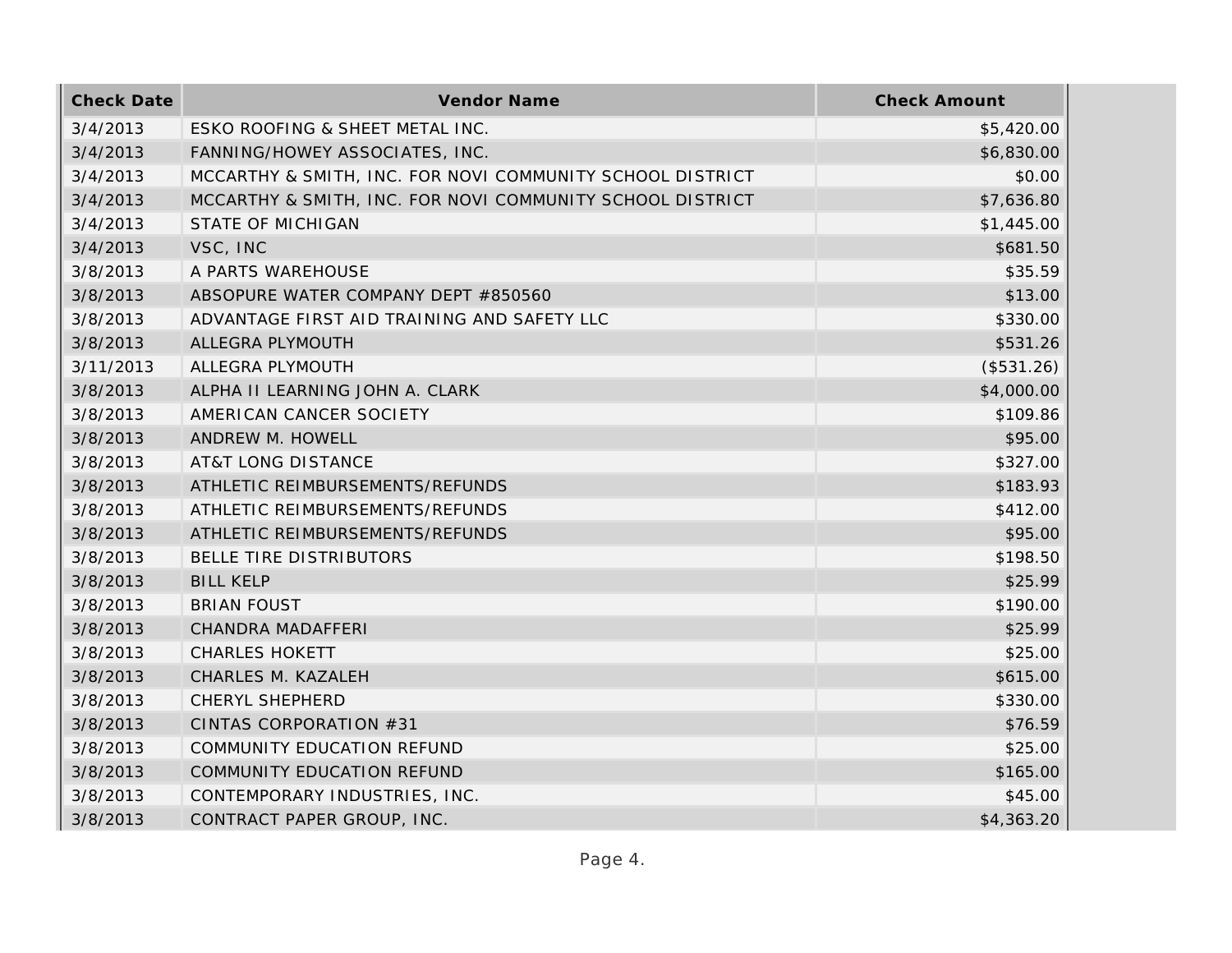| <b>Check Date</b> | Vendor Name                                                | <b>Check Amount</b> |
|-------------------|------------------------------------------------------------|---------------------|
| 3/8/2013          | <b>CRAIG SCHROEDER</b>                                     | \$35.00             |
| 3/8/2013          | <b>CUMMINS BRIDGEWAY LLC</b>                               | \$130.59            |
| 3/8/2013          | <b>DAVID ASCHER</b>                                        | \$100.00            |
| 3/8/2013          | DETROIT SCIENCE FOR KIDS, INC. DBA/ MAD SCIENCE OF DETROIT | \$1,160.00          |
| 3/8/2013          | <b>DIANA STOTLER</b>                                       | \$47.93             |
| 3/8/2013          | DONALD FREDERICK MELCHING                                  | \$35.00             |
| 3/8/2013          | <b>DONNA MALOTT</b>                                        | \$48.00             |
| 3/8/2013          | ELIZABETH SZKRYBALO                                        | \$100.00            |
| 3/8/2013          | ERIC R. KIPP                                               | \$70.00             |
| 3/8/2013          | EXECUTIVE ENERGY SERVICES, LLC ATTN: ACCOUNTS RECEIVABLE   | \$400.00            |
| 3/8/2013          | FARMINGTON GYMNASTICS CENTER SCORE 10 INC.                 | \$140.00            |
| 3/8/2013          | FEDEX ACCT ***378 or ACCT ***353                           | \$15.68             |
| 3/8/2013          | <b>FLASH GLASS</b>                                         | \$399.00            |
| 3/8/2013          | <b>GCA SERVICES GROUP</b>                                  | \$0.00              |
| 3/8/2013          | <b>GCA SERVICES GROUP</b>                                  | \$117,259.75        |
| 3/8/2013          | GLENDA'S, INC. GLENDA'S GARDEN CENTER                      | \$60.00             |
| 3/8/2013          | HOEKSTRA TRANSPORTATION, INC.                              | \$410.98            |
| 3/8/2013          | HOLLAND BUS COMPANY                                        | \$12.74             |
| 3/8/2013          | HOWELL CONFERENCE AND NATURE CENTER                        | \$1,500.00          |
| 3/8/2013          | <b>ILONA RUGG</b>                                          | \$204.08            |
| 3/8/2013          | INTEGRITY TESTING & SAFETY ADMINISTRATORS, INC.            | \$225.00            |
| 3/8/2013          | <b>JAMES CRAMER</b>                                        | \$140.00            |
| 3/8/2013          | JANICE H. VALADE                                           | \$30.00             |
| 3/8/2013          | JEFFREY SCOTT WOODBURY                                     | \$60.00             |
| 3/8/2013          | JOEL R. CRANE                                              | \$140.00            |
| 3/8/2013          | <b>JOHN BLACHA</b>                                         | \$760.00            |
| 3/8/2013          | JOHN J. VICHINSKY JR.                                      | \$60.00             |
| 3/8/2013          | <b>JS FRY CONSULTING</b>                                   | \$4,390.40          |
| 3/8/2013          | L IMAGES                                                   | \$1,264.89          |
| 3/8/2013          | <b>LISA ERICKSON</b>                                       | \$42.93             |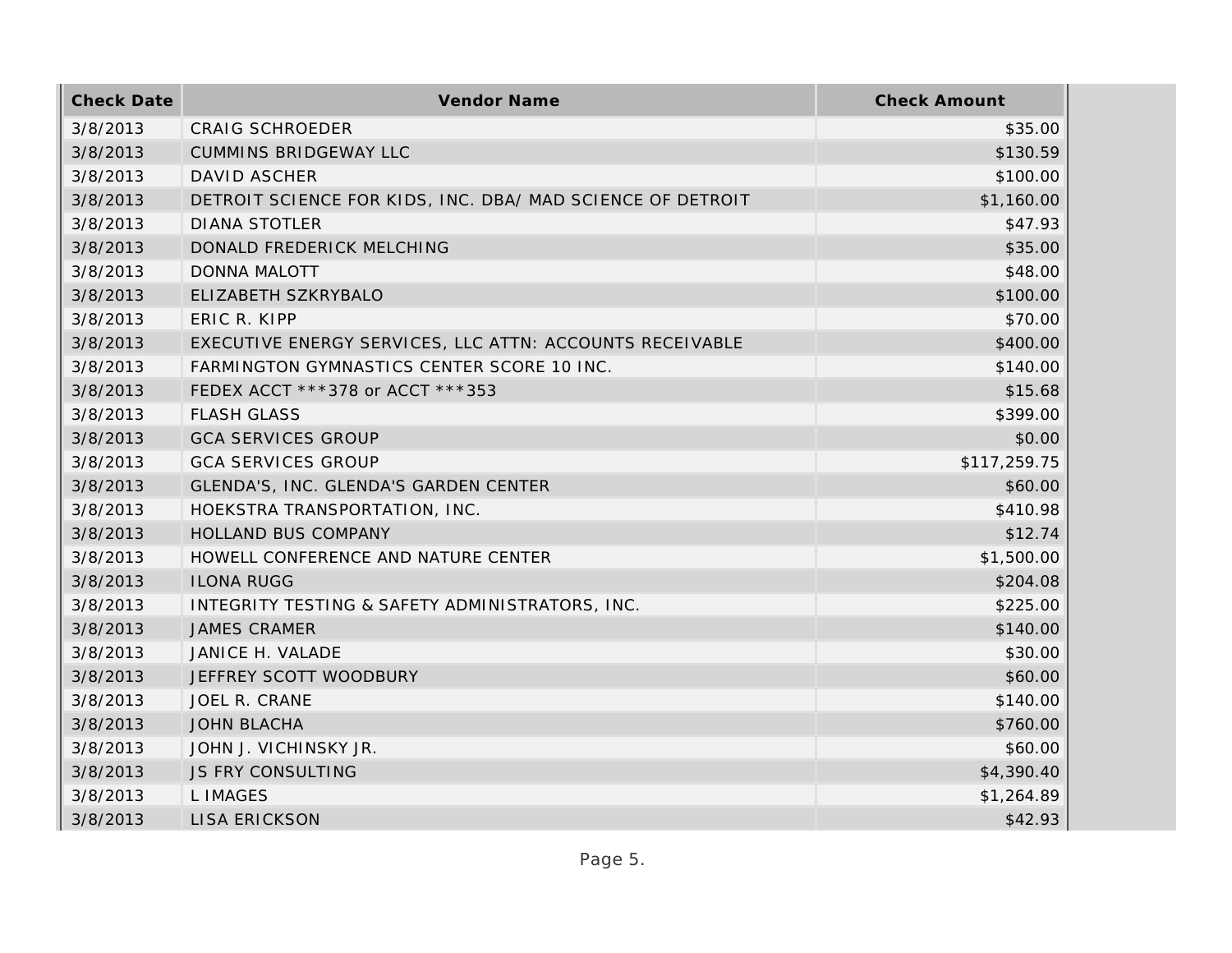| <b>Check Date</b> | Vendor Name                                 | <b>Check Amount</b> |
|-------------------|---------------------------------------------|---------------------|
| 3/8/2013          | LISA FENCHEL                                | \$33.76             |
| 3/8/2013          | LYON OAKS GOLF CLUB                         | \$1,318.00          |
| 3/8/2013          | MATHESON TRI-GAS, INC.                      | \$381.79            |
| 3/8/2013          | MATTHEW J. DANA                             | \$70.00             |
| 3/8/2013          | METRO ATHLETIC OFFICIALS ASSOCIATION        | \$7,440.00          |
| 3/8/2013          | NORTHEAST HOCKEY REFEREES ASSOCIATION       | \$135.00            |
| 3/8/2013          | OAKLAND SCHOOLS                             | \$20.00             |
| 3/8/2013          | PATRICK M. MARTIN                           | \$160.00            |
| 3/8/2013          | PCMI PROFESSIONAL CONTRACT MANAGEMENT, INC. | \$0.00              |
| 3/8/2013          | PCMI PROFESSIONAL CONTRACT MANAGEMENT, INC. | \$0.00              |
| 3/8/2013          | PCMI PROFESSIONAL CONTRACT MANAGEMENT, INC. | \$0.00              |
| 3/8/2013          | PCMI PROFESSIONAL CONTRACT MANAGEMENT, INC. | \$0.00              |
| 3/8/2013          | PCMI PROFESSIONAL CONTRACT MANAGEMENT, INC. | \$83,763.77         |
| 3/8/2013          | PEDIATRIC HEALTH CONSULTANTS, INC.          | \$10,678.14         |
| 3/8/2013          | PETE KUNST                                  | \$70.00             |
| 3/8/2013          | PETTY CASH-LISA FENCHEL NOVI MEADOWS        | \$133.45            |
| 3/8/2013          | RAYMOND G. MARTIN                           | \$95.00             |
| 3/8/2013          | READ A LATTE CAFE c/o NOVI PUBLIC LIBRARY   | \$26.00             |
| 3/8/2013          | RELIABLE DELIVERY LOGISTICS, INC.           | \$1,424.00          |
| 3/8/2013          | RAYMOND R. BROWNELL                         | \$35.00             |
| 3/8/2013          | <b>SALLY CHANDLER</b>                       | \$206.99            |
| 3/8/2013          | SBSI SOFTWARE INC.                          | \$1,771.60          |
| 3/8/2013          | <b>SCANTRON CORPORATION</b>                 | \$433.36            |
| 3/8/2013          | <b>SCHOLASTIC INC</b>                       | \$59.35             |
| 3/8/2013          | SHANNON E. HADLEY                           | \$101.64            |
| 3/8/2013          | STAPLES ADVANTAGE                           | \$24.15             |
| 3/8/2013          | <b>STEVE MIMS</b>                           | \$375.00            |
| 3/8/2013          | STEVEN D. LOWE, P.C. ATTORNEY AT LAW        | \$1,127.50          |
| 3/8/2013          | THOMAS RILEY SUMNER                         | \$190.00            |
| 3/8/2013          | THREADWORKS, LTD                            | \$224.00            |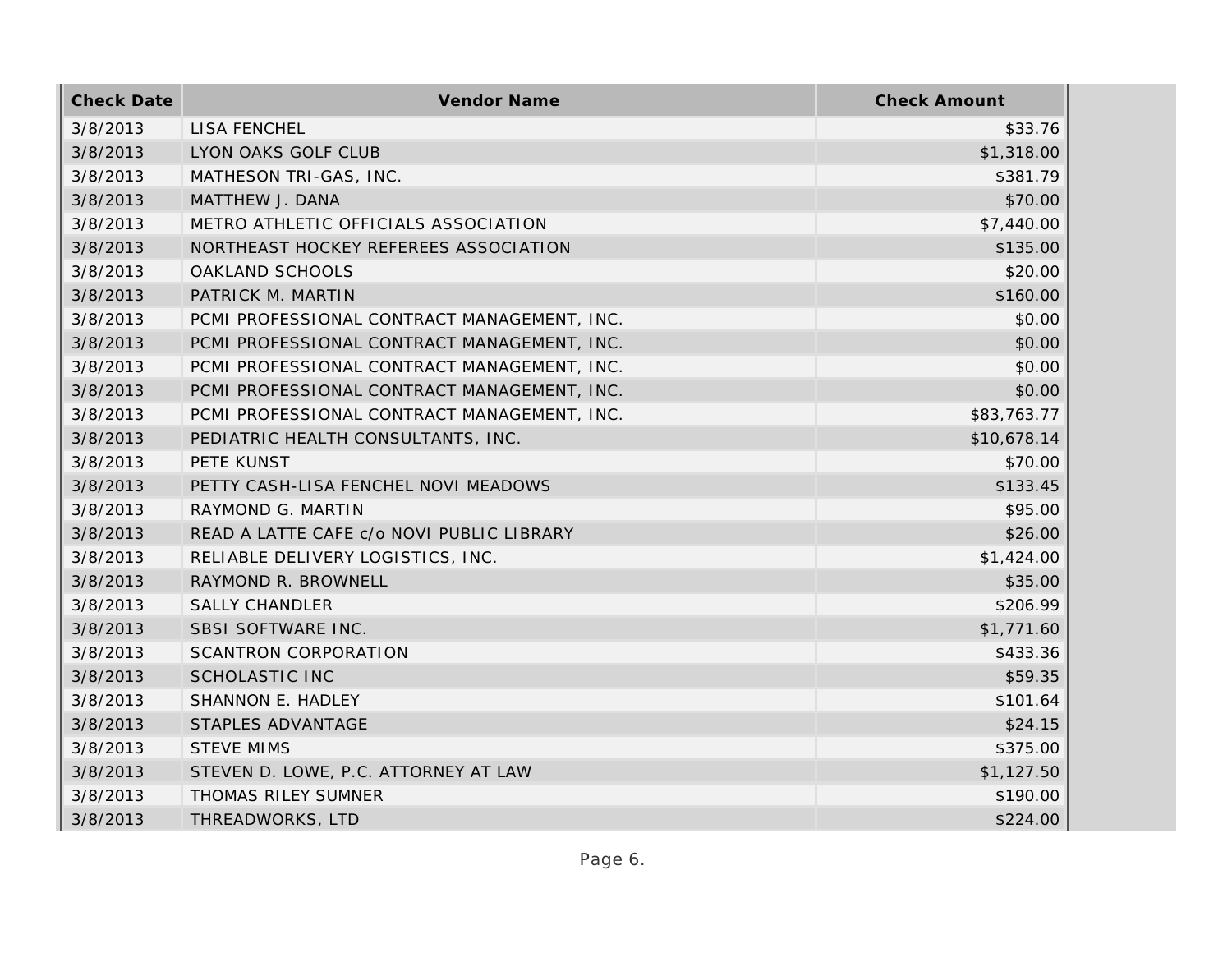| <b>Check Date</b> | <b>Vendor Name</b>                                 | <b>Check Amount</b> |
|-------------------|----------------------------------------------------|---------------------|
| 3/8/2013          | TOLEDO PHYSICAL EDUCATION SUPPLY INC.              | \$402.90            |
| 3/8/2013          | THOMAS J. GUILMETTE                                | \$105.00            |
| 3/8/2013          | <b>TRACEY CADWELL</b>                              | \$74.61             |
| 3/8/2013          | UNITY SCHOOL BUS PARTS                             | \$572.23            |
| 3/8/2013          | V.O.I.C.E.                                         | \$250.00            |
| 3/8/2013          | WAGEWORKS, INC                                     | \$955.84            |
| 3/8/2013          | WAYNE STATE UNIVERSITY                             | \$135.00            |
| 3/8/2013          | YOGA CENTER FOR HEALTY LIVING, LLC                 | \$1,104.00          |
| 3/8/2013          | AUNT MILLIE'S BAKERIES                             | \$183.16            |
| 3/8/2013          | THE BAGEL STATION LLC                              | \$211.20            |
| 3/8/2013          | CHARLES M. GELARDI                                 | \$316.42            |
| 3/8/2013          | COUNTRY PRIDE DAIRY, INC.                          | \$6,213.71          |
| 3/8/2013          | INTRASTATE DISTRIBUTORS CO.                        | \$2,982.66          |
| 3/8/2013          | <b>JET'S PIZZA</b>                                 | \$416.50            |
| 3/8/2013          | LANDGATE, INC. C/O BELLACINO'S                     | \$318.00            |
| 3/8/2013          | NOVI TOWN PIZZA LLC                                | \$651.75            |
| 3/8/2013          | PIZZA MARVELOUS                                    | \$450.00            |
| 3/8/2013          | SAHANDI ENTERPRISE LLC DBA COTTAGE INN PIZZA       | \$390.00            |
| 3/8/2013          | TUBBYS SUBS QUALITY FOODS INC.                     | \$162.24            |
| 3/8/2013          | U.S. FOODSERVICE, INC.                             | \$1,619.97          |
| 3/8/2013          | VAN EERDEN FOODSERVICE                             | \$1,011.80          |
| 3/8/2013          | AARON D. COX                                       | \$274.32            |
| 3/8/2013          | AXA EQUITABLE EQUI-VEST                            | \$111.08            |
| 3/8/2013          | CHAPTER 13 TRUSTEE DAVID WM. RUSKIN                | \$770.09            |
| 3/8/2013          | INTERNATIONAL UNION OPERATING ENGINEERS, LOCAL 324 | \$566.66            |
| 3/8/2013          | JANE GROVES ENRIGHT P37344                         | \$633.93            |
| 3/8/2013          | <b>MEFSA</b>                                       | \$99.40             |
| 3/8/2013          | MISDU MICHIGAN STATE DISBURSEMENT                  | \$2,773.63          |
| 3/8/2013          | NOVI ED SECRETARIAL &                              | \$3,006.47          |
| 3/8/2013          | NOVI EDUCATION ASSOC c/o CHANDRA MADAFFERI - HS    | \$24,496.26         |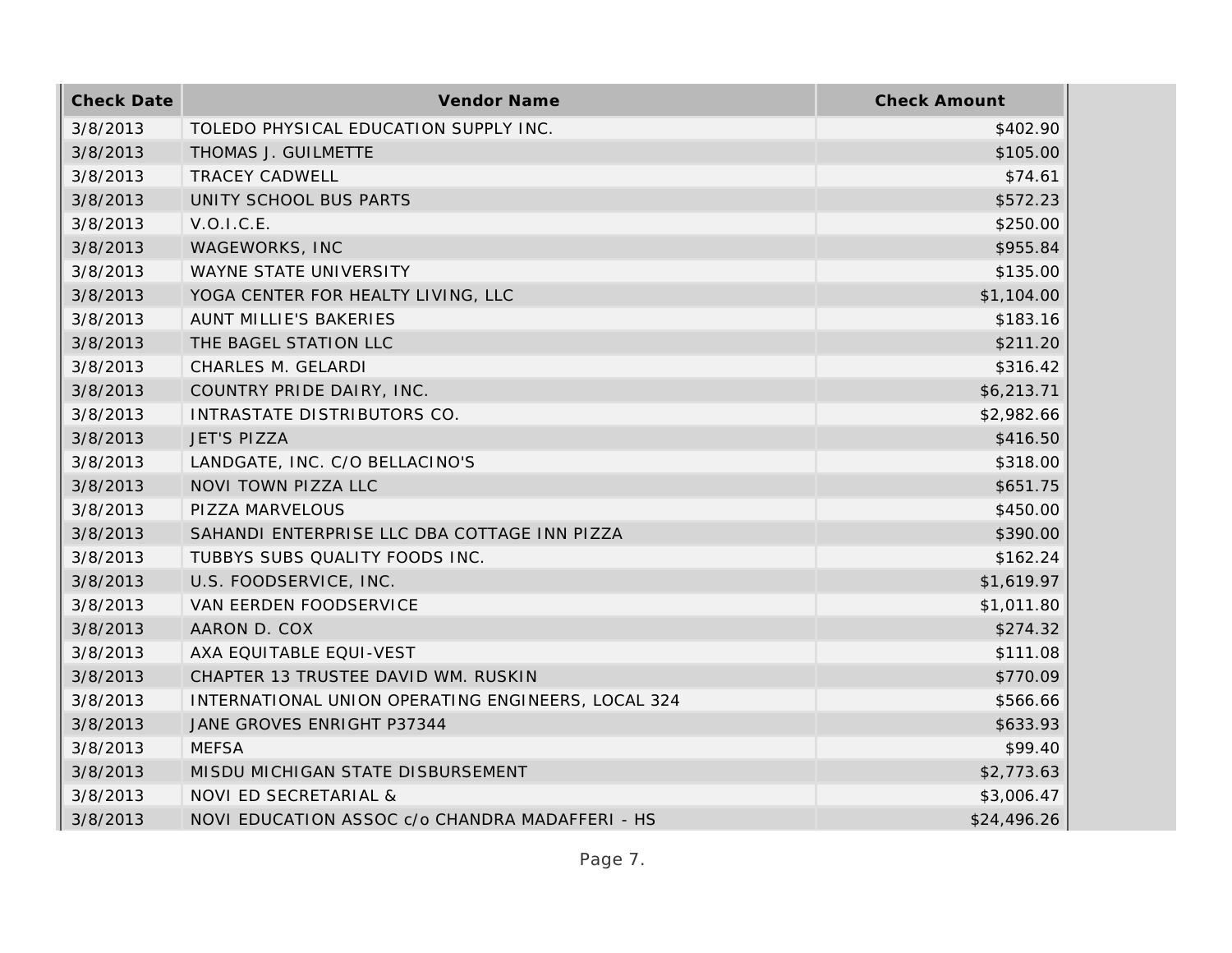| <b>Check Date</b> | Vendor Name                                                     | <b>Check Amount</b> |
|-------------------|-----------------------------------------------------------------|---------------------|
| 3/8/2013          | NOVI FOOD SERVICE c/o CARRIE HOLLIDAY-OH                        | \$500.69            |
| 3/8/2013          | OAKLAND COUNTY REIMBURSEMENT DIVISION COUNTY OF OAKLAND         | \$15.00             |
| 3/8/2013          | PHEAA PENNSYLVANIA HIGHER EDUCATION ASSISTANCE AGENCY           | \$106.32            |
| 3/8/2013          | UNITED WAY                                                      | \$95.00             |
| 3/14/2013         | 321 THEATRICAL MANAGEMENT LLC MAJESTIC THEATRE                  | \$4,425.00          |
| 3/14/2013         | ABSOPURE WATER COMPANY DEPT #850560                             | \$68.00             |
| 3/14/2013         | ACE TRANSPORTATION INC.                                         | \$2,688.00          |
| 3/14/2013         | <b>AMY DOWNS</b>                                                | \$65.00             |
| 3/14/2013         | AT&T                                                            | \$1,551.13          |
| 3/14/2013         | AT&T                                                            | \$62.60             |
| 3/14/2013         | <b>AT&amp;T MOBILITY</b>                                        | \$427.05            |
| 3/14/2013         | ATHLETIC REIMBURSEMENTS/REFUNDS                                 | \$70.00             |
| 3/14/2013         | <b>BAKER'S OF MILFORD</b>                                       | \$100.00            |
| 3/14/2013         | THE BANK OF NEW YORK MELLON                                     | \$240.75            |
| 3/14/2013         | <b>BARBARA HILL CLIFT</b>                                       | \$92.71             |
| 3/14/2013         | <b>BEARCOM</b>                                                  | \$670.43            |
| 3/14/2013         | <b>BEN FISHER</b>                                               | \$5,415.99          |
| 3/14/2013         | <b>BILL KELP</b>                                                | \$27.34             |
| 3/14/2013         | BUILDING BRIDGES THERAPY CENTER                                 | \$300.00            |
| 3/14/2013         | CARLA FAWAZ                                                     | \$59.42             |
| 3/14/2013         | CARMEN M. JAROSLAWSKI                                           | \$310.76            |
| 3/14/2013         | EXELON CORPORATION CONSTELLATION NEW ENERGY - GAS DIVISION, LLC | \$0.00              |
| 3/14/2013         | EXELON CORPORATION CONSTELLATION NEW ENERGY - GAS DIVISION, LLC | \$936.51            |
| 3/14/2013         | CR HILL COMPANY INC.                                            | \$742.85            |
| 3/14/2013         | <b>DAWN LONG</b>                                                | \$89.95             |
| 3/14/2013         | <b>EMILY PARKER POHLONSKI</b>                                   | \$280.44            |
| 3/14/2013         | <b>GARETT FARLEY</b>                                            | \$2,509.32          |
| 3/14/2013         | <b>GCA SERVICES GROUP</b>                                       | \$0.00              |
| 3/14/2013         | <b>GCA SERVICES GROUP</b>                                       | \$14,683.05         |
| 3/14/2013         | HANOVER RESEARCH COUNCIL, LLC                                   | \$2,500.00          |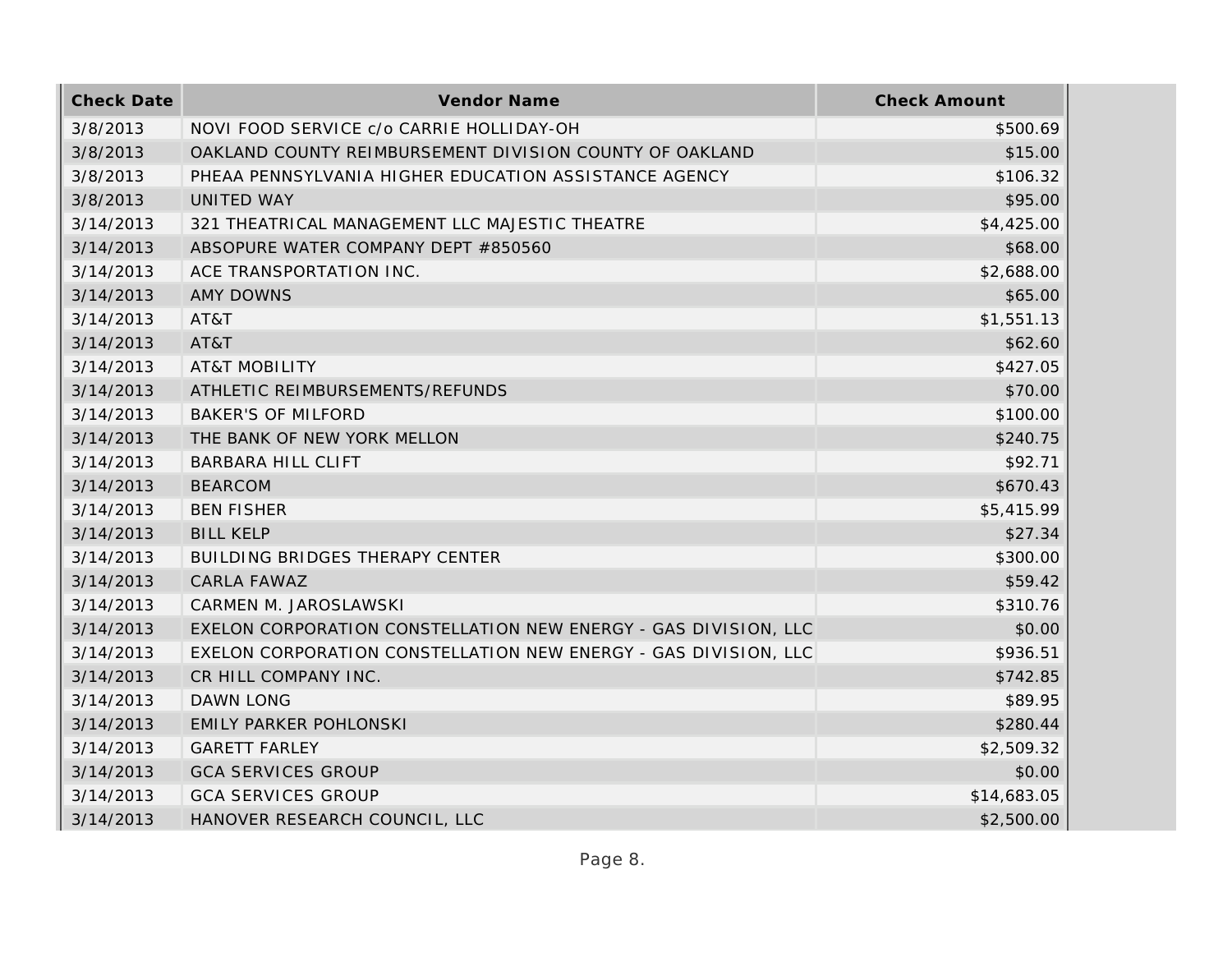| <b>Check Date</b> | Vendor Name                                                  | <b>Check Amount</b> |
|-------------------|--------------------------------------------------------------|---------------------|
| 3/14/2013         | HIGH SCHOOL REIMBURSEMENTS/REFUNDS                           | \$33.00             |
| 3/14/2013         | HIGH SCHOOL REIMBURSEMENTS/REFUNDS                           | \$28.00             |
| 3/14/2013         | HIGH SCHOOL REIMBURSEMENTS/REFUNDS                           | \$12.30             |
| 3/14/2013         | HIGH SCHOOL REIMBURSEMENTS/REFUNDS                           | \$113.00            |
| 3/14/2013         | HIGH SCHOOL REIMBURSEMENTS/REFUNDS                           | \$26.00             |
| 3/14/2013         | HIGH SCHOOL REIMBURSEMENTS/REFUNDS                           | \$74.00             |
| 3/14/2013         | HIGH SCHOOL REIMBURSEMENTS/REFUNDS                           | \$123.70            |
| 3/14/2013         | <b>HURON BOOSTER CLUB</b>                                    | \$150.00            |
| 3/14/2013         | JACKSON HIGH SCHOOL ATHLETICS                                | \$125.00            |
| 3/14/2013         | <b>JULEE HENRY</b>                                           | \$100.00            |
| 3/14/2013         | <b>KRISTEN GREBINSKI</b>                                     | \$285.86            |
| 3/14/2013         | KRISTY HUBENSCHMIDT                                          | \$38.94             |
| 3/14/2013         | L IMAGES                                                     | \$935.00            |
| 3/14/2013         | MARSHALL MUSIC                                               | \$0.00              |
| 3/14/2013         | MARSHALL MUSIC                                               | \$0.00              |
| 3/14/2013         | MARSHALL MUSIC                                               | \$836.00            |
| 3/14/2013         | MHSAA MICHIGAN H.S. ATHLETIC ASSOC.                          | \$2,682.77          |
| 3/14/2013         | MICHIGAN ASSOCIATION OF STATE & FEDERAL PROGRAM SPECIALISTS  | \$85.00             |
| 3/14/2013         | NICHOLAS LETARTE                                             | \$185.00            |
| 3/14/2013         | NORTHEAST FOUNDATION FOR CHILDREN, INC. RESPONSIVE CLASSROOM | \$162.75            |
| 3/14/2013         | OAK MANAGEMENT CORPORATION LYON OAKS BANQUET CENTER          | \$1,755.25          |
| 3/14/2013         | PATRICIA STAMBOULIAN                                         | \$89.95             |
| 3/14/2013         | PCMI PROFESSIONAL CONTRACT MANAGEMENT, INC.                  | \$17,297.14         |
| 3/14/2013         | PEDIATRIC HEALTH CONSULTANTS, INC.                           | \$15,455.36         |
| 3/14/2013         | PEGGY HARE                                                   | \$315.20            |
| 3/14/2013         | POS SYSTEMS GROUP INC                                        | \$4,998.00          |
| 3/14/2013         | PROVIDENCE OCCUPATIONAL HEALTH PARTNERS                      | \$10.00             |
| 3/14/2013         | THE RIEGLE PRESS, INC.                                       | \$109.29            |
| 3/14/2013         | ROBERT SAXTON                                                | \$47.71             |
| 3/14/2013         | RONALD MCCURDY                                               | \$50.00             |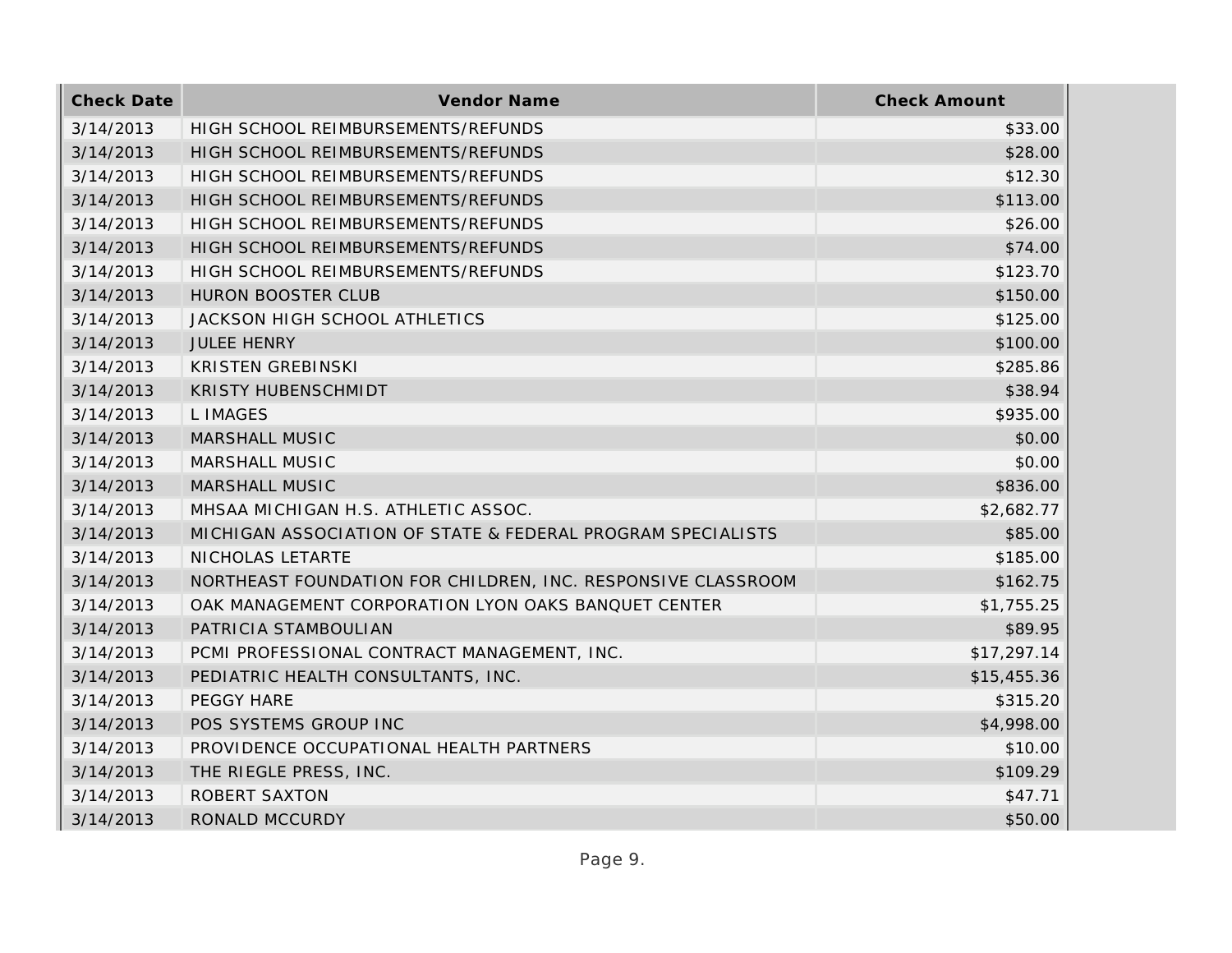| <b>Check Date</b> | Vendor Name                                           | <b>Check Amount</b> |
|-------------------|-------------------------------------------------------|---------------------|
| 3/14/2013         | <b>SAM'S CLUB</b>                                     | \$30.20             |
| 3/14/2013         | SAMUEL FRENCH INC                                     | \$20.00             |
| 3/14/2013         | SBSI SOFTWARE INC.                                    | \$1,639.80          |
| 3/14/2013         | <b>SCHOLASTIC BOOK FAIRS</b>                          | \$3,080.37          |
| 3/14/2013         | SHANNON E. HADLEY                                     | \$244.05            |
| 3/14/2013         | STAPLES ADVANTAGE                                     | \$1,000.00          |
| 3/14/2013         | <b>STEVE MIMS</b>                                     | \$54.76             |
| 3/14/2013         | <b>SUSAN BURNHAM</b>                                  | \$121.07            |
| 3/14/2013         | THALNER ELECTRONIC LABORATORIES, INC. DBA TEL SYSTEMS | \$370.00            |
| 3/14/2013         | THRUN LAW FIRM, P.C.                                  | \$517.00            |
| 3/14/2013         | U.S. GAMES SPORT SUPPLY GROUP, INC.                   | \$351.51            |
| 3/14/2013         | WENDY WHITESIDE                                       | \$2,019.65          |
| 3/15/2013         | PHANTOM TECHNOLOGIES, INC. IBOSS WEB FILTERS          | \$40,278.00         |
| 3/15/2013         | PROVIDEO SYSTEMS, INC.                                | \$18,498.00         |
| 3/15/2013         | <b>STATE OF MICHIGAN</b>                              | \$750.00            |
| 3/15/2013         | THE BAGEL STATION LLC                                 | \$211.20            |
| 3/15/2013         | CHARLES M. GELARDI                                    | \$0.00              |
| 3/15/2013         | CHARLES M. GELARDI                                    | \$1,199.82          |
| 3/15/2013         | <b>DONNA EVANS</b>                                    | \$194.40            |
| 3/15/2013         | <b>JET'S PIZZA</b>                                    | \$1,891.50          |
| 3/15/2013         | LB OFFICE PRODUCTS                                    | \$58.00             |
| 3/15/2013         | LIVONIA ITALIAN BAKERY                                | \$823.50            |
| 3/15/2013         | MICHELLE SANKOVIC                                     | \$100.00            |
| 3/15/2013         | NOVI TOWN PIZZA LLC                                   | \$876.75            |
| 3/15/2013         | PIZZA HUT/REDBERRY RESTO BRANDS INTL INC.             | \$918.75            |
| 3/15/2013         | SAHANDI ENTERPRISE LLC DBA COTTAGE INN PIZZA          | \$1,416.00          |
| 3/15/2013         | U.S. FOODSERVICE, INC.                                | \$776.85            |
| 3/21/2013         | A PARTS WAREHOUSE                                     | \$501.55            |
| 3/21/2013         | ACCURATE LABEL DESIGNS INC.                           | \$147.95            |
| 3/21/2013         | ADN ADMINISTRATORS, INC.                              | \$3,763.00          |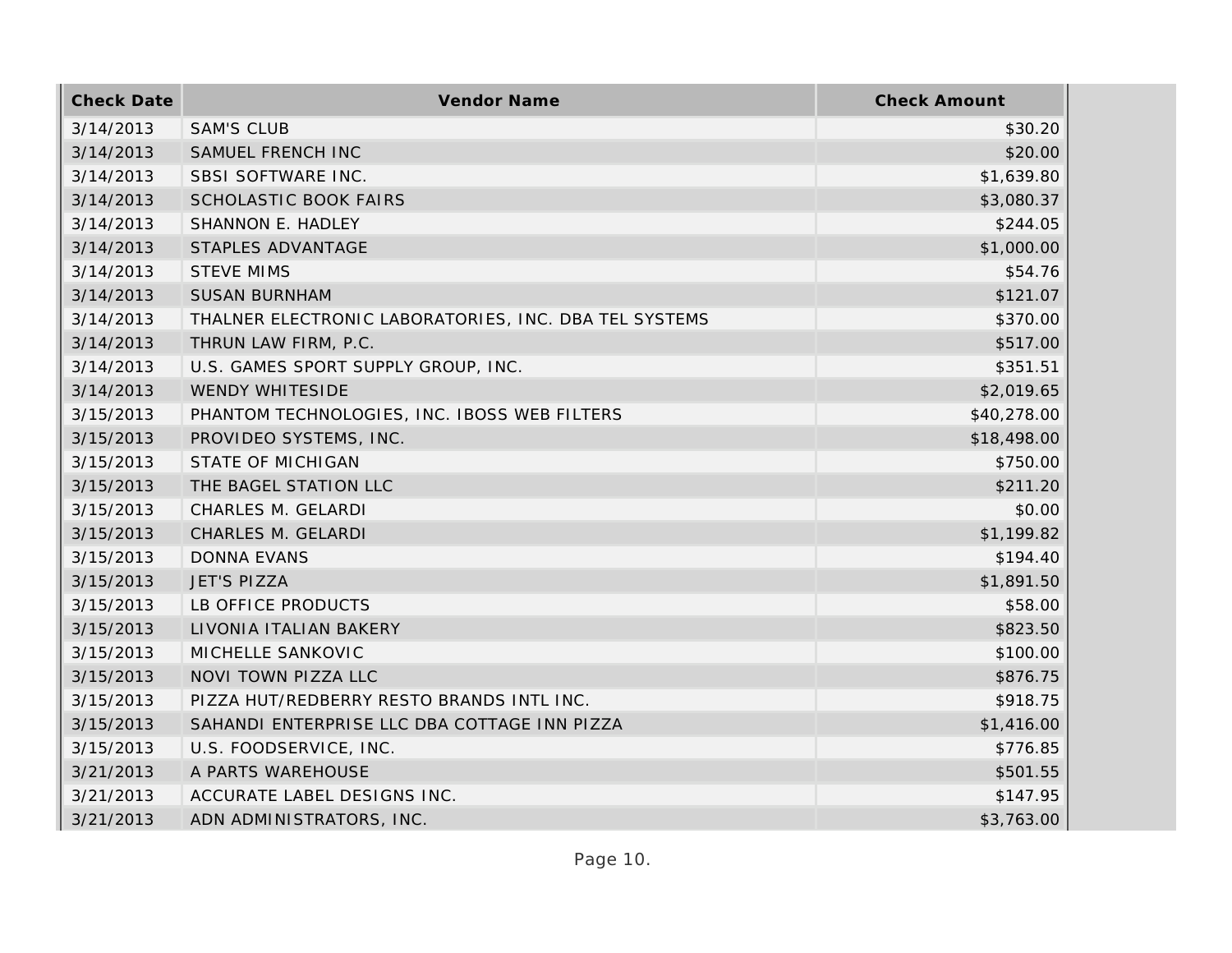| <b>Check Date</b> | Vendor Name                                                | <b>Check Amount</b> |
|-------------------|------------------------------------------------------------|---------------------|
| 3/21/2013         | ALEXANDER D. VIGH                                          | \$70.00             |
| 3/21/2013         | ALLEGRA PLYMOUTH                                           | \$161.26            |
| 3/21/2013         | <b>ASHLEY KARINEN</b>                                      | \$157.50            |
| 3/21/2013         | BEAVER RESEARCH COMPANY                                    | \$473.72            |
| 3/21/2013         | <b>BECKY BYRD</b>                                          | \$300.00            |
| 3/21/2013         | BLUE CARE NETWORK OF MICHIGAN                              | \$23,462.51         |
| 3/21/2013         | C. BARRON AND SONS, INC.                                   | \$657.23            |
| 3/21/2013         | CHARLES M. KAZALEH                                         | \$630.00            |
| 3/21/2013         | CHRISTINE M. DIATIKAR                                      | \$149.42            |
| 3/21/2013         | CINTAS CORPORATION #31                                     | \$76.59             |
| 3/21/2013         | CITY OF NOVI WATER & SEWER DEPARTMENT                      | \$3,173.68          |
| 3/21/2013         | <b>CUMMINS BRIDGEWAY LLC</b>                               | \$36.36             |
| 3/21/2013         | DAKTRONICS, INC.                                           | \$950.00            |
| 3/21/2013         | DAVID RICHARD HALL                                         | \$175.00            |
| 3/21/2013         | DETROIT SCIENCE FOR KIDS, INC. DBA/ MAD SCIENCE OF DETROIT | \$5,824.00          |
| 3/21/2013         | DISTRICT REIMBURSEMENTS/REFUNDS                            | \$101.50            |
| 3/21/2013         | DISTRICT REIMBURSEMENTS/REFUNDS                            | \$17.00             |
| 3/21/2013         | <b>ERIN LATHAM</b>                                         | \$65.27             |
| 3/21/2013         | F.A.R. MANAGEMENT INCORPORATED                             | \$440.00            |
| 3/21/2013         | GENERAL BINDING CORPORATION GBC                            | \$290.40            |
| 3/21/2013         | <b>HEINEMANN</b>                                           | \$413.74            |
| 3/21/2013         | HIGH SCHOOL REIMBURSEMENTS/REFUNDS                         | \$200.00            |
| 3/21/2013         | HIGH SCHOOL REIMBURSEMENTS/REFUNDS                         | \$48.50             |
| 3/21/2013         | HOEKSTRA TRANSPORTATION, INC.                              | \$1,008.01          |
| 3/21/2013         | HOLLAND BUS COMPANY                                        | \$361.42            |
| 3/21/2013         | JANICE H. VALADE                                           | \$315.05            |
| 3/21/2013         | <b>JODI FORSTER</b>                                        | \$107.08            |
| 3/21/2013         | <b>JULIE BENNETT</b>                                       | \$500.00            |
| 3/21/2013         | KAREN M. WILSON                                            | \$99.00             |
| 3/21/2013         | KENSINGTON VALLEY SPORTS, LLC                              | \$40.00             |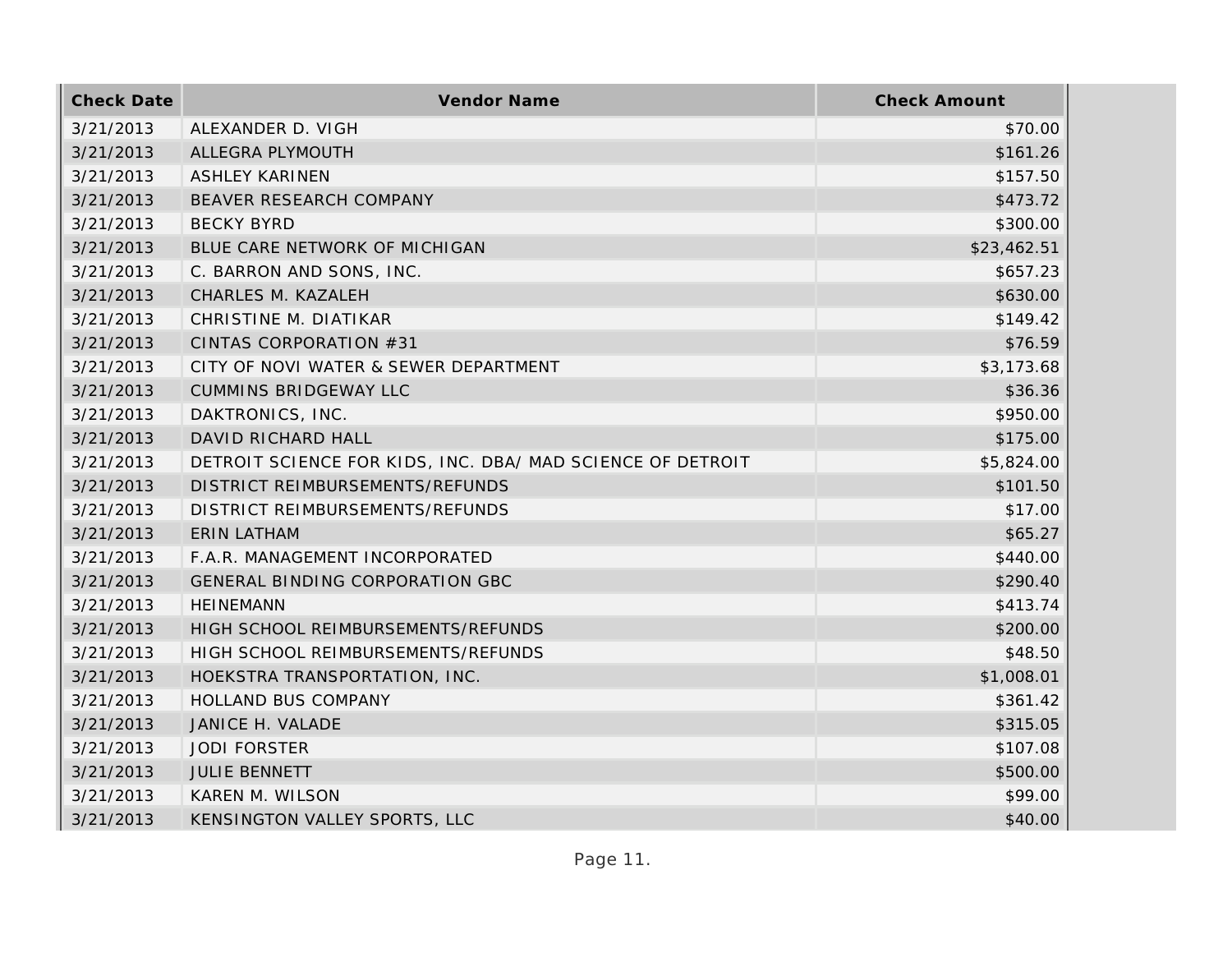| <b>Check Date</b> | <b>Vendor Name</b>                               | <b>Check Amount</b> |
|-------------------|--------------------------------------------------|---------------------|
| 3/21/2013         | KIDS POWER LLC LORI BRANTLEY                     | \$733.25            |
| 3/21/2013         | <b>LIMAGES</b>                                   | \$2,601.00          |
| 3/21/2013         | LB OFFICE PRODUCTS                               | \$438.50            |
| 3/21/2013         | <b>LISA FENCHEL</b>                              | \$34.03             |
| 3/21/2013         | LIVE SAFE ACADEMY                                | \$96.00             |
| 3/21/2013         | LYNNE BLOOM                                      | \$33.54             |
| 3/21/2013         | <b>MALLOY FARLEY</b>                             | \$366.68            |
| 3/21/2013         | MARIANNE MALARKEY                                | \$161.40            |
| 3/21/2013         | MATHESON TRI-GAS, INC.                           | \$150.79            |
| 3/21/2013         | <b>MEGAN GASIDLO</b>                             | \$13.39             |
| 3/21/2013         | <b>MEREDITH BEN</b>                              | \$89.95             |
| 3/21/2013         | MESSA MICHIGAN EDUCATION SPECIAL SERVICES ASSOC. | \$544,172.36        |
| 3/21/2013         | MHSAA MICHIGAN H.S. ATHLETIC ASSOC.              | \$4,994.63          |
| 3/21/2013         | MI SCHOOLS ENERGY COOPERATIVE                    | \$0.00              |
| 3/21/2013         | MI SCHOOLS ENERGY COOPERATIVE                    | \$81,768.54         |
| 3/21/2013         | <b>MICHAEL BURGESS</b>                           | \$125.00            |
| 3/21/2013         | MICHELE FERGUSON                                 | \$144.57            |
| 3/21/2013         | MID AMERICA PRODUCTIONS                          | \$16,492.00         |
| 3/21/2013         | MILFORD HIGH SCHOOL                              | \$150.00            |
| 3/21/2013         | <b>NORIKO ROSEN</b>                              | \$70.57             |
| 3/21/2013         | <b>NOVI BOWL</b>                                 | \$1,000.00          |
| 3/21/2013         | NXTEC SALES GROUP INC. NXTEC PRODUCTS            | \$126.65            |
| 3/21/2013         | <b>PAM STARR</b>                                 | \$73.99             |
| 3/21/2013         | PATRICIA HAHN                                    | \$300.00            |
| 3/21/2013         | PCMI PROFESSIONAL CONTRACT MANAGEMENT, INC.      | \$0.00              |
| 3/21/2013         | PCMI PROFESSIONAL CONTRACT MANAGEMENT, INC.      | \$0.00              |
| 3/21/2013         | PCMI PROFESSIONAL CONTRACT MANAGEMENT, INC.      | \$0.00              |
| 3/21/2013         | PCMI PROFESSIONAL CONTRACT MANAGEMENT, INC.      | \$41,254.47         |
| 3/21/2013         | PEARSON NCS PEARSON                              | \$87.60             |
| 3/21/2013         | PITNEY BOWES GLOBAL FINANCIAL SERVICES LLC       | \$699.00            |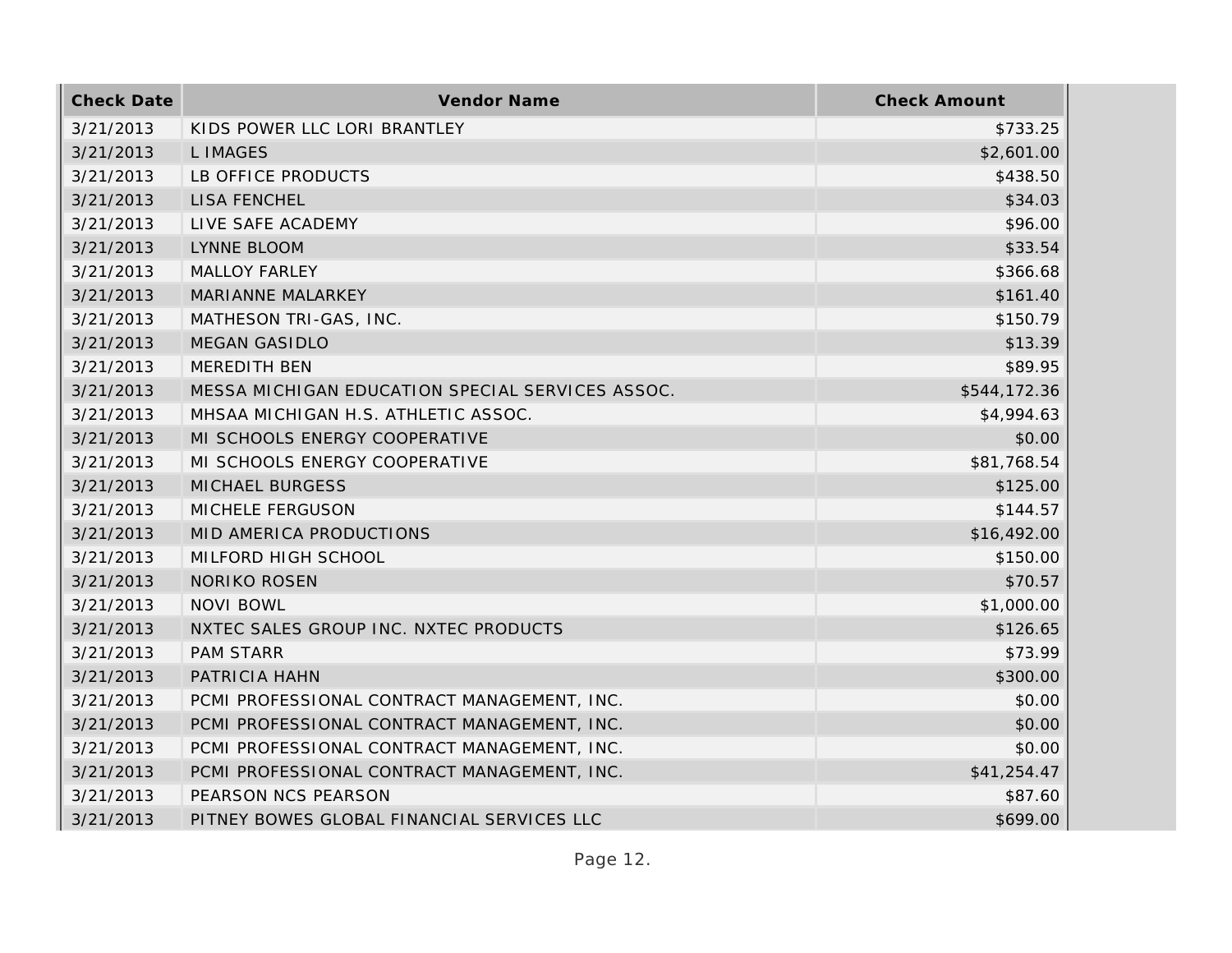| <b>Check Date</b> | Vendor Name                              | <b>Check Amount</b> |
|-------------------|------------------------------------------|---------------------|
| 3/21/2013         | PROVIDENCE OCCUPATIONAL HEALTH PARTNERS  | \$55.00             |
| 3/21/2013         | RAYMOND R. BROWNELL                      | \$70.00             |
| 3/21/2013         | RICK SHEPARD HURRICANE GRAPHICS          | \$130.00            |
| 3/21/2013         | ROBERT SORNSON EARLY LEARNING FOUNDATION | \$3,000.00          |
| 3/21/2013         | ROGERS ATHLETIC COMPANY INC.             | \$2,350.00          |
| 3/21/2013         | <b>SALLY CHANDLER</b>                    | \$35.77             |
| 3/21/2013         | <b>SCOTT KELLEY</b>                      | \$70.00             |
| 3/21/2013         | SET INC.                                 | \$849.87            |
| 3/21/2013         | SET-SEG                                  | \$4,092.89          |
| 3/21/2013         | <b>SKATIN STATION</b>                    | \$15.00             |
| 3/21/2013         | <b>STATE OF MICHIGAN</b>                 | \$180.00            |
| 3/21/2013         | THOMAS J. GUILMETTE                      | \$140.00            |
| 3/21/2013         | THREADWORKS, LTD                         | \$455.00            |
| 3/21/2013         | TOM PERONIS                              | \$70.00             |
| 3/21/2013         | <b>TOTAL SPORTS</b>                      | \$6,150.00          |
| 3/21/2013         | <b>TRACY LYNN SHORE</b>                  | \$161.00            |
| 3/21/2013         | TRI-COUNTY INTERNATIONAL TRUCKS, INC.    | \$29.90             |
| 3/21/2013         | UNITY SCHOOL BUS PARTS                   | \$735.50            |
| 3/21/2013         | VILLAGE OAKS REIMB/REFUND                | \$261.46            |
| 3/21/2013         | <b>WARD'S NATURAL SCIENCE</b>            | \$247.14            |
| 3/21/2013         | AUNT MILLIE'S BAKERIES                   | \$259.12            |
| 3/21/2013         | THE BAGEL STATION LLC                    | \$1,273.80          |
| 3/21/2013         | CHARLES M. GELARDI                       | \$0.00              |
| 3/21/2013         | CHARLES M. GELARDI                       | \$1,178.15          |
| 3/21/2013         | FOOD SERVICE REFUND/REIMB.               | \$41.90             |
| 3/21/2013         | INTRASTATE DISTRIBUTORS CO.              | \$1,472.20          |
| 3/21/2013         | JET'S PIZZA                              | \$1,622.75          |
| 3/21/2013         | <b>KIM'S GARDENS</b>                     | \$2,100.00          |
| 3/21/2013         | LANDGATE, INC. C/O BELLACINO'S           | \$636.00            |
| 3/21/2013         | LIVONIA ITALIAN BAKERY                   | \$868.05            |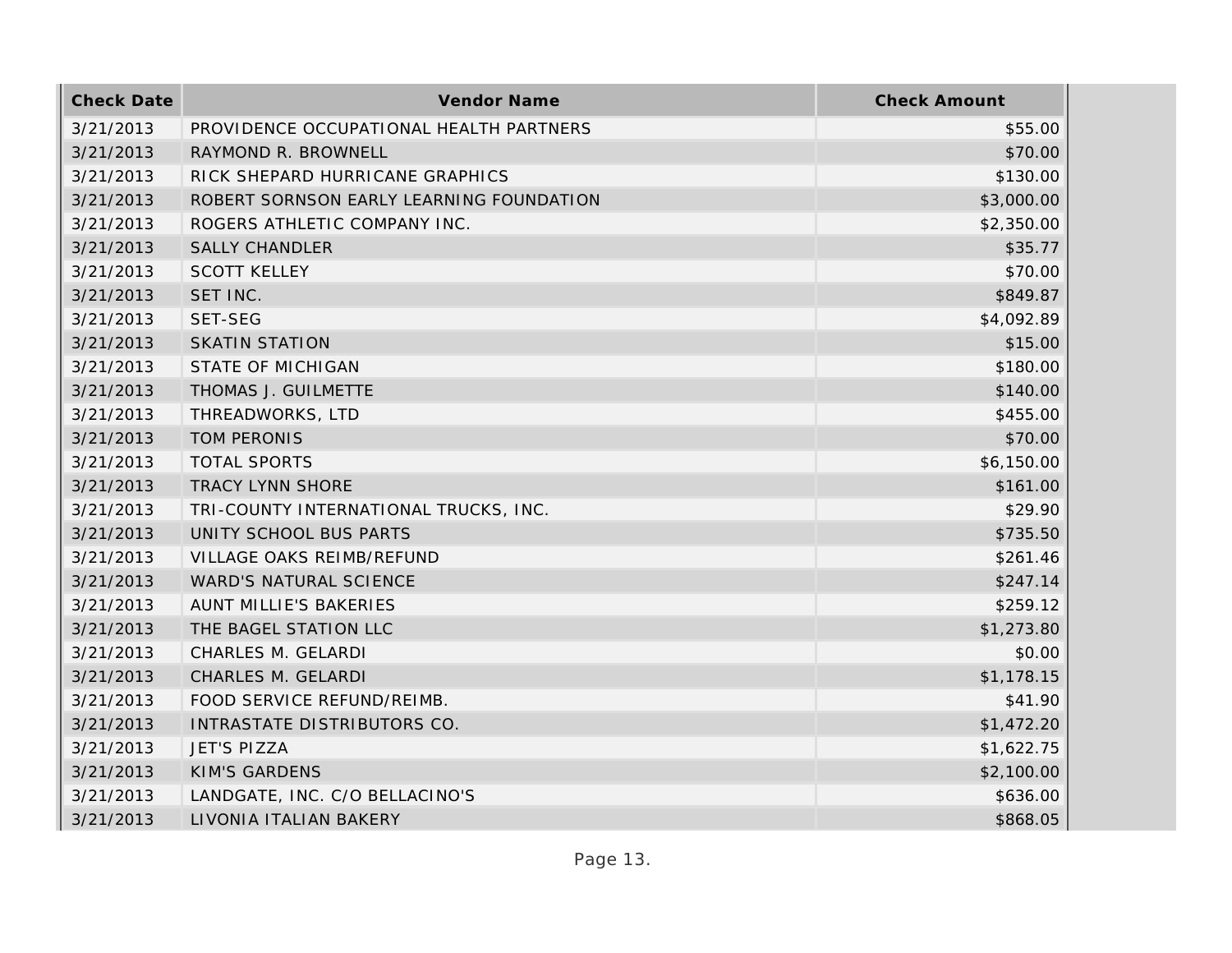| <b>Check Date</b> | Vendor Name                                             | <b>Check Amount</b> |
|-------------------|---------------------------------------------------------|---------------------|
| 3/21/2013         | NOVI TOWN PIZZA LLC                                     | \$1,276.50          |
| 3/21/2013         | PIZZA HUT/REDBERRY RESTO BRANDS INTL INC.               | \$718.75            |
| 3/21/2013         | PIZZA MARVELOUS                                         | \$450.00            |
| 3/21/2013         | SAHANDI ENTERPRISE LLC DBA COTTAGE INN PIZZA            | \$420.00            |
| 3/21/2013         | TUBBYS SUBS QUALITY FOODS INC.                          | \$356.59            |
| 3/21/2013         | U.S. FOODSERVICE, INC.                                  | \$3,494.98          |
| 3/26/2013         | AARON D. COX                                            | \$274.32            |
| 3/26/2013         | AXA EQUITABLE EQUI-VEST                                 | \$111.08            |
| 3/26/2013         | CHAPTER 13 TRUSTEE DAVID WM. RUSKIN                     | \$770.09            |
| 3/26/2013         | INTERNATIONAL UNION OPERATING ENGINEERS, LOCAL 324      | \$538.23            |
| 3/26/2013         | JANE GROVES ENRIGHT P37344                              | \$633.92            |
| 3/26/2013         | MISDU MICHIGAN STATE DISBURSEMENT                       | \$3,169.25          |
| 3/26/2013         | NOVI ED SECRETARIAL &                                   | \$3,006.47          |
| 3/26/2013         | NOVI EDUCATION ASSOC c/o CHANDRA MADAFFERI - HS         | \$24,496.26         |
| 3/26/2013         | NOVI FOOD SERVICE c/o CARRIE HOLLIDAY-OH                | \$544.41            |
| 3/26/2013         | OAKLAND COUNTY REIMBURSEMENT DIVISION COUNTY OF OAKLAND | \$15.00             |
| 3/26/2013         | PHEAA PENNSYLVANIA HIGHER EDUCATION ASSISTANCE AGENCY   | \$148.18            |
| 3/26/2013         | UNITED WAY                                              | \$95.00             |
| 3/28/2013         | AUNT MILLIE'S BAKERIES                                  | \$84.60             |
| 3/28/2013         | THE BAGEL STATION LLC                                   | \$528.00            |
| 3/28/2013         | <b>BRENDA FISCHER</b>                                   | \$195.05            |
| 3/28/2013         | CHARLES M. GELARDI                                      | \$0.00              |
| 3/28/2013         | CHARLES M. GELARDI                                      | \$1,361.17          |
| 3/28/2013         | INTRASTATE DISTRIBUTORS CO.                             | \$3,162.09          |
| 3/28/2013         | <b>JET'S PIZZA</b>                                      | \$1,560.25          |
| 3/28/2013         | <b>KIM'S GARDENS</b>                                    | \$1,050.00          |
| 3/28/2013         | LANDGATE, INC. C/O BELLACINO'S                          | \$318.00            |
| 3/28/2013         | LIVONIA ITALIAN BAKERY                                  | \$579.15            |
| 3/28/2013         | NOVI TOWN PIZZA LLC                                     | \$724.25            |
| 3/28/2013         | PIZZA HUT/REDBERRY RESTO BRANDS INTL INC.               | \$906.25            |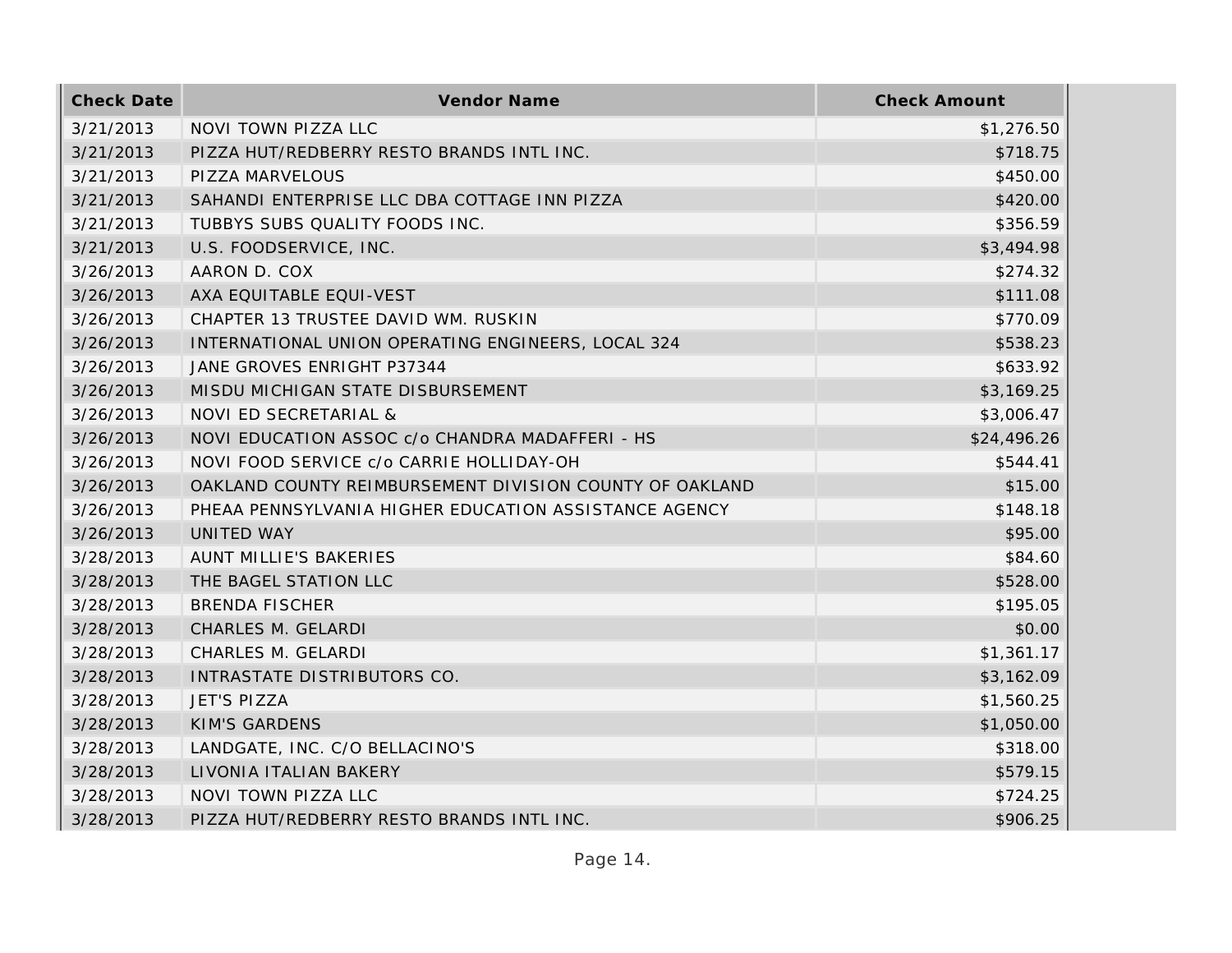| <b>Check Date</b> | <b>Vendor Name</b>                                              | <b>Check Amount</b> |
|-------------------|-----------------------------------------------------------------|---------------------|
| 3/28/2013         | SAHANDI ENTERPRISE LLC DBA COTTAGE INN PIZZA                    | \$1,320.00          |
| 3/28/2013         | TUBBYS SUBS QUALITY FOODS INC.                                  | \$517.14            |
| 3/28/2013         | U.S. FOODSERVICE, INC.                                          | \$1,042.10          |
| 3/28/2013         | <b>AINSLEY SONNTAG</b>                                          | \$294.32            |
| 3/28/2013         | ALLEGRA PLYMOUTH                                                | \$59.90             |
| 3/28/2013         | ANGELINA KREGER                                                 | \$50.00             |
| 3/28/2013         | THE ARGUS-PRESS COMPANY                                         | \$715.00            |
| 3/28/2013         | AT&T                                                            | \$1,600.00          |
| 3/28/2013         | ATHLETIC REIMBURSEMENTS/REFUNDS                                 | \$449.60            |
| 3/28/2013         | <b>BAKER'S OF MILFORD</b>                                       | \$100.00            |
| 3/28/2013         | BARONETTE RENAISSANCE                                           | \$100.00            |
| 3/28/2013         | <b>BONNIE LOBERT</b>                                            | \$448.55            |
| 3/28/2013         | <b>BRIAN GORDON</b>                                             | \$350.62            |
| 3/28/2013         | C. BARRON AND SONS, INC.                                        | \$118.80            |
| 3/28/2013         | <b>CAROL SPRYS</b>                                              | \$377.96            |
| 3/28/2013         | CINTAS CORPORATION #31                                          | \$153.18            |
| 3/28/2013         | CONNOISSEUR APPAREL                                             | \$1,500.00          |
| 3/28/2013         | CONTRACT PAPER GROUP, INC.                                      | \$1,902.45          |
| 3/28/2013         | CYNTHIA VALENTINE                                               | \$254.82            |
| 3/28/2013         | DORIS WISNIEWSKI                                                | \$152.60            |
| 3/28/2013         | ELIZABETH LIETZ                                                 | \$296.11            |
| 3/28/2013         | ELIZABETH SZKRYBALO                                             | \$50.00             |
| 3/28/2013         | <b>EVAN BLANCHARD</b>                                           | \$912.00            |
| 3/28/2013         | EXECUTIVE ENERGY SERVICES, LLC ATTN: ACCOUNTS RECEIVABLE        | \$400.00            |
| 3/28/2013         | EXELON CORPORATION CONSTELLATION NEW ENERGY - GAS DIVISION, LLC | \$0.00              |
| 3/28/2013         | EXELON CORPORATION CONSTELLATION NEW ENERGY - GAS DIVISION, LLC | \$56,753.77         |
| 3/28/2013         | FEDEX ACCT ***378 or ACCT ***353                                | \$295.37            |
| 3/28/2013         | FIRST COMMONWEALTH c/o GUARDIAN                                 | \$98.61             |
| 3/28/2013         | <b>FLASH GLASS</b>                                              | \$494.00            |
| 3/28/2013         | <b>GCA SERVICES GROUP</b>                                       | \$0.00              |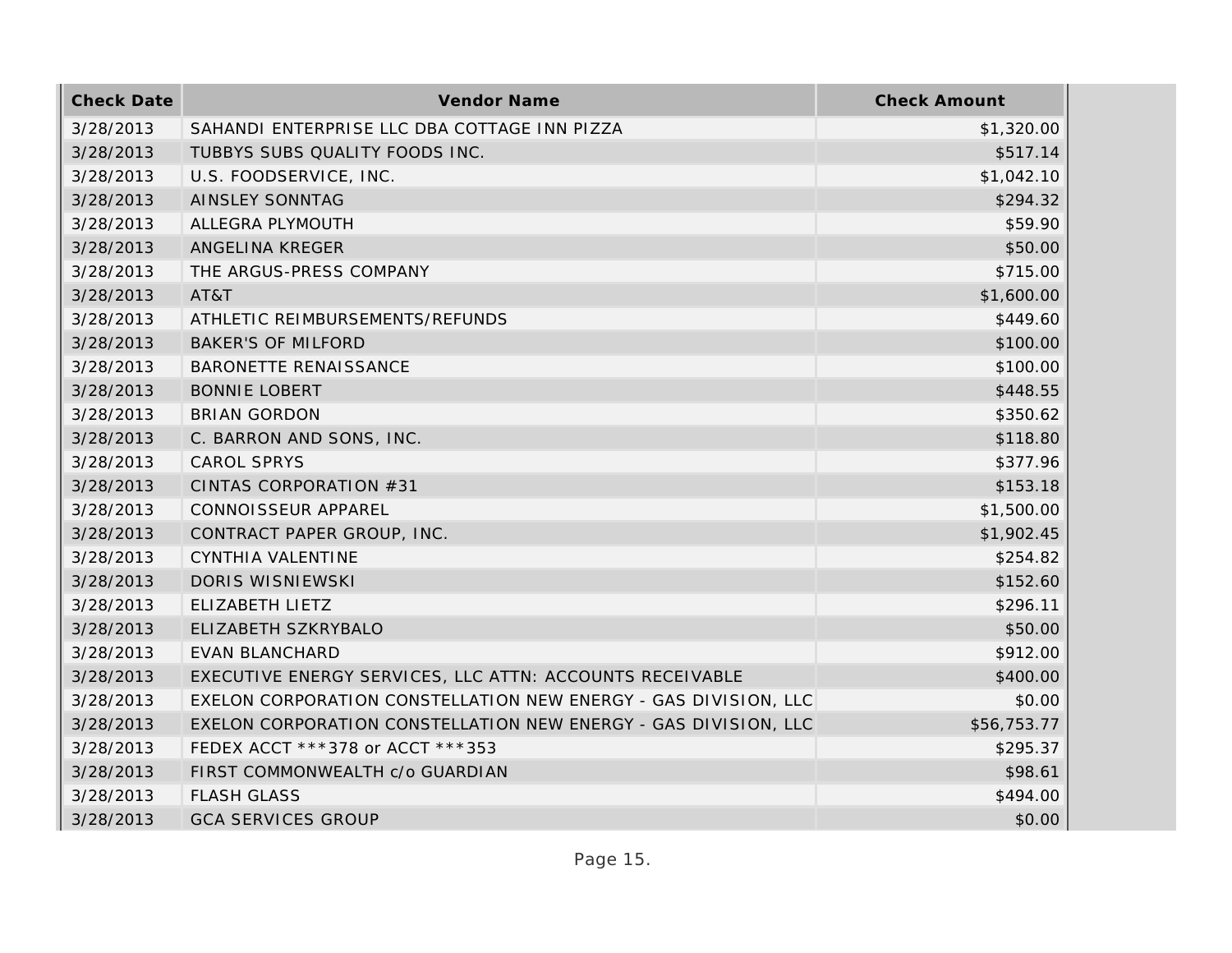| <b>Check Date</b> | Vendor Name                                                   | <b>Check Amount</b> |
|-------------------|---------------------------------------------------------------|---------------------|
| 3/28/2013         | <b>GCA SERVICES GROUP</b>                                     | \$116,449.75        |
| 3/28/2013         | HIGH SCHOOL REIMBURSEMENTS/REFUNDS                            | \$131.88            |
| 3/28/2013         | JAMES R. LEWIS                                                | \$2,500.00          |
| 3/28/2013         | <b>JANIS CANADY</b>                                           | \$240.00            |
| 3/28/2013         | <b>JODI FORSTER</b>                                           | \$1,007.26          |
| 3/28/2013         | JOSTENS, INC.                                                 | \$122,851.77        |
| 3/28/2013         | <b>JULEE HENRY</b>                                            | \$30.93             |
| 3/28/2013         | <b>KATHLEEN ADER</b>                                          | \$31.33             |
| 3/28/2013         | KIMBERLY BOLOVEN                                              | \$200.00            |
| 3/28/2013         | LANDMARK TOURS & TRAVEL, INC.                                 | \$8,814.80          |
| 3/28/2013         | <b>LAUREN NIZOL</b>                                           | \$28.58             |
| 3/28/2013         | LIFE INSURANCE COMPANY OF NORTH AMERICA CIGNA GROUP INSURANCE | \$18,431.57         |
| 3/28/2013         | LISA MARIE LAPORTE                                            | \$257.77            |
| 3/28/2013         | LISA MEYER-GARBOVITS                                          | \$26.89             |
| 3/28/2013         | LONGSTRETH SPORTING GOODS                                     | \$69.90             |
| 3/28/2013         | LORETTA BURKHARDT                                             | \$460.00            |
| 3/28/2013         | <b>MARY TURCHI</b>                                            | \$296.84            |
| 3/28/2013         | MELISSA HENDERSON                                             | \$83.90             |
| 3/28/2013         | MICHELLE EVANS                                                | \$105.80            |
| 3/28/2013         | MICHIGAN CAT                                                  | \$5,813.12          |
| 3/28/2013         | <b>MICHIGAN DECA</b>                                          | \$8,924.00          |
| 3/28/2013         | MICHIGAN SCHOOL VOCAL MUSIC ASSOC. DISTRICT IV                | \$320.00            |
| 3/28/2013         | <b>NANCY ZIGO</b>                                             | \$29.97             |
| 3/28/2013         | NETECH CORP.                                                  | \$965.52            |
| 3/28/2013         | NICHOLAS LETARTE                                              | \$1,002.19          |
| 3/28/2013         | <b>NORIKO ROSEN</b>                                           | \$1,348.79          |
| 3/28/2013         | NOVI EDUCATIONAL FOUNDATION                                   | \$389.00            |
| 3/28/2013         | PCMI PROFESSIONAL CONTRACT MANAGEMENT, INC.                   | \$0.00              |
| 3/28/2013         | PCMI PROFESSIONAL CONTRACT MANAGEMENT, INC.                   | \$46,234.12         |
| 3/28/2013         | PEDIATRIC HEALTH CONSULTANTS, INC.                            | \$11,831.15         |